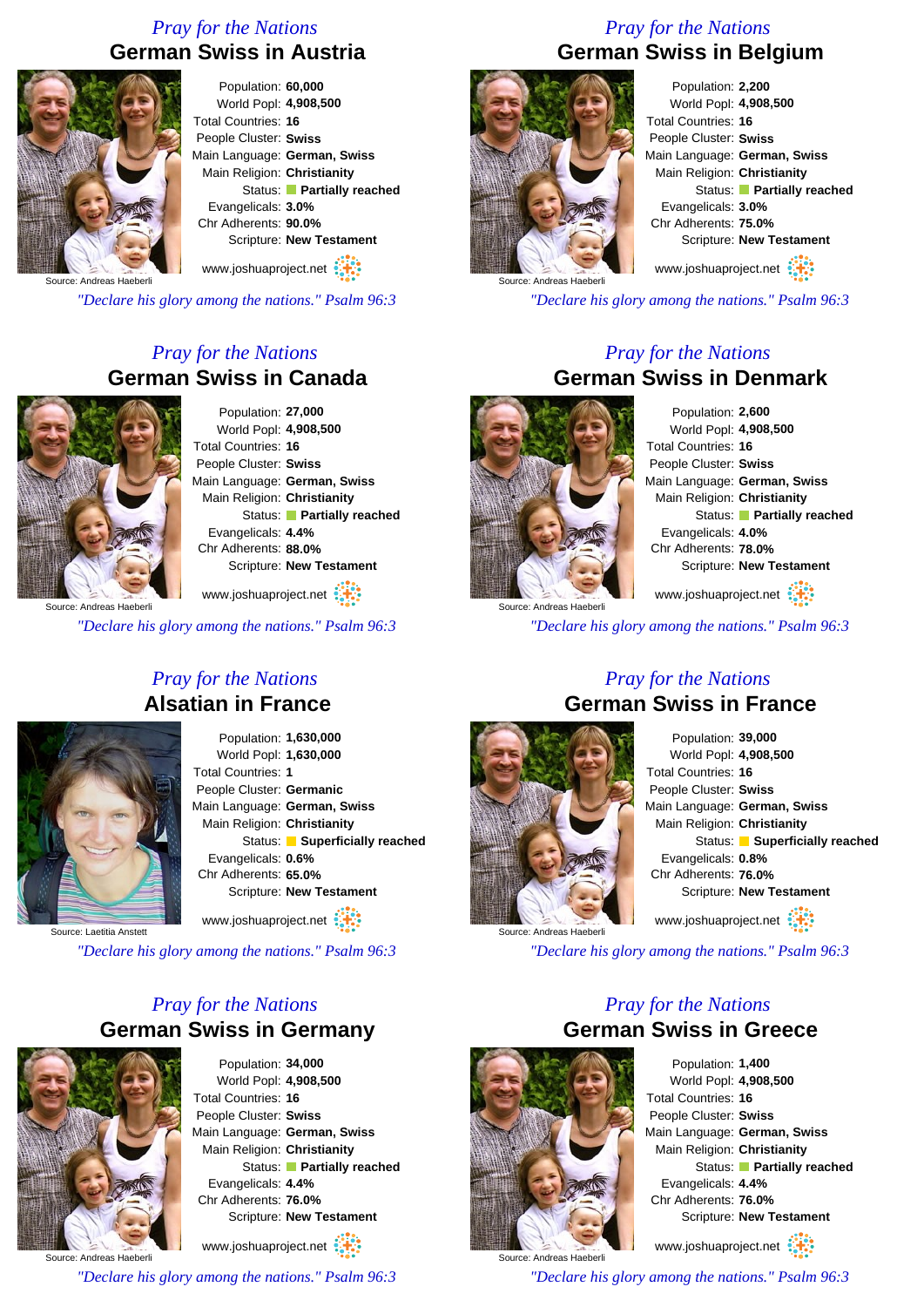## *Pray for the Nations* **German Swiss in Italy**



Population: **8,000** World Popl: **4,908,500** Total Countries: **16** People Cluster: **Swiss** Main Language: **German, Swiss** Main Religion: **Christianity** Status: **Partially reached** Evangelicals: **3.0%** Chr Adherents: **76.0%** Scripture: **New Testament** www.joshuaproject.net

*"Declare his glory among the nations." Psalm 96:3*

### *Pray for the Nations* **Liechtensteiner in Liechtenstein**



Population: **26,000** World Popl: **26,600** Total Countries: **2** People Cluster: **Germanic** Main Language: **German, Swiss** Main Religion: **Christianity** Status: **Superficially reached** Evangelicals: **0.4%** Chr Adherents: **80.0%** Scripture: **New Testament**

www.joshuaproject.net :

*"Declare his glory among the nations." Psalm 96:3*

### *Pray for the Nations* **German Swiss in Netherlands**



Population: **2,300** World Popl: **4,908,500** Total Countries: **16** People Cluster: **Swiss** Main Language: **German, Swiss** Main Religion: **Christianity** Status: **Partially reached** Evangelicals: **3.0%** Chr Adherents: **75.0%** Scripture: **New Testament**

www.joshuaproject.net

*"Declare his glory among the nations." Psalm 96:3*

### *Pray for the Nations* **German Swiss in Spain**



Population: **15,000** World Popl: **4,908,500** Total Countries: **16** People Cluster: **Swiss** Main Language: **German, Swiss** Main Religion: **Christianity** Status: **Partially reached** Evangelicals: **4.4%** Chr Adherents: **57.0%** Scripture: **New Testament**

Source: Andreas Haeberli www.joshuaproject.net

*"Declare his glory among the nations." Psalm 96:3*

### *Pray for the Nations* **German Swiss in Liechtenstein**



Population: **4,000** World Popl: **4,908,500** Total Countries: **16** People Cluster: **Swiss** Main Language: **German, Swiss** Main Religion: **Christianity** Status: **Superficially reached** Evangelicals: **1.5%** Chr Adherents: **79.0%** Scripture: **New Testament** www.joshuaproject.net

*"Declare his glory among the nations." Psalm 96:3*

### *Pray for the Nations* **German Swiss in Mexico**



Population: **1,500** World Popl: **4,908,500** Total Countries: **16** People Cluster: **Swiss** Main Language: **German, Swiss** Main Religion: **Christianity** Status: **Partially reached** Evangelicals: **4.0%** Chr Adherents: **70.0%** Scripture: **New Testament** www.joshuaproject.net

Source: Andreas Haeberli

*"Declare his glory among the nations." Psalm 96:3*

### *Pray for the Nations* **German Swiss in New Zealand**



Population: **2,500** World Popl: **4,908,500** Total Countries: **16** People Cluster: **Swiss** Main Language: **German, Swiss** Main Religion: **Christianity** Status: **Partially reached** Evangelicals: **4.4%** Chr Adherents: **76.0%** Scripture: **New Testament** www.joshuaproject.net

*"Declare his glory among the nations." Psalm 96:3*

### *Pray for the Nations* **German Swiss in Sweden**



Population: **3,000** World Popl: **4,908,500** Total Countries: **16** People Cluster: **Swiss** Main Language: **German, Swiss** Main Religion: **Christianity** Status: **Partially reached** Evangelicals: **4.4%** Chr Adherents: **76.0%** Scripture: **New Testament** www.joshuaproject.net

*"Declare his glory among the nations." Psalm 96:3*